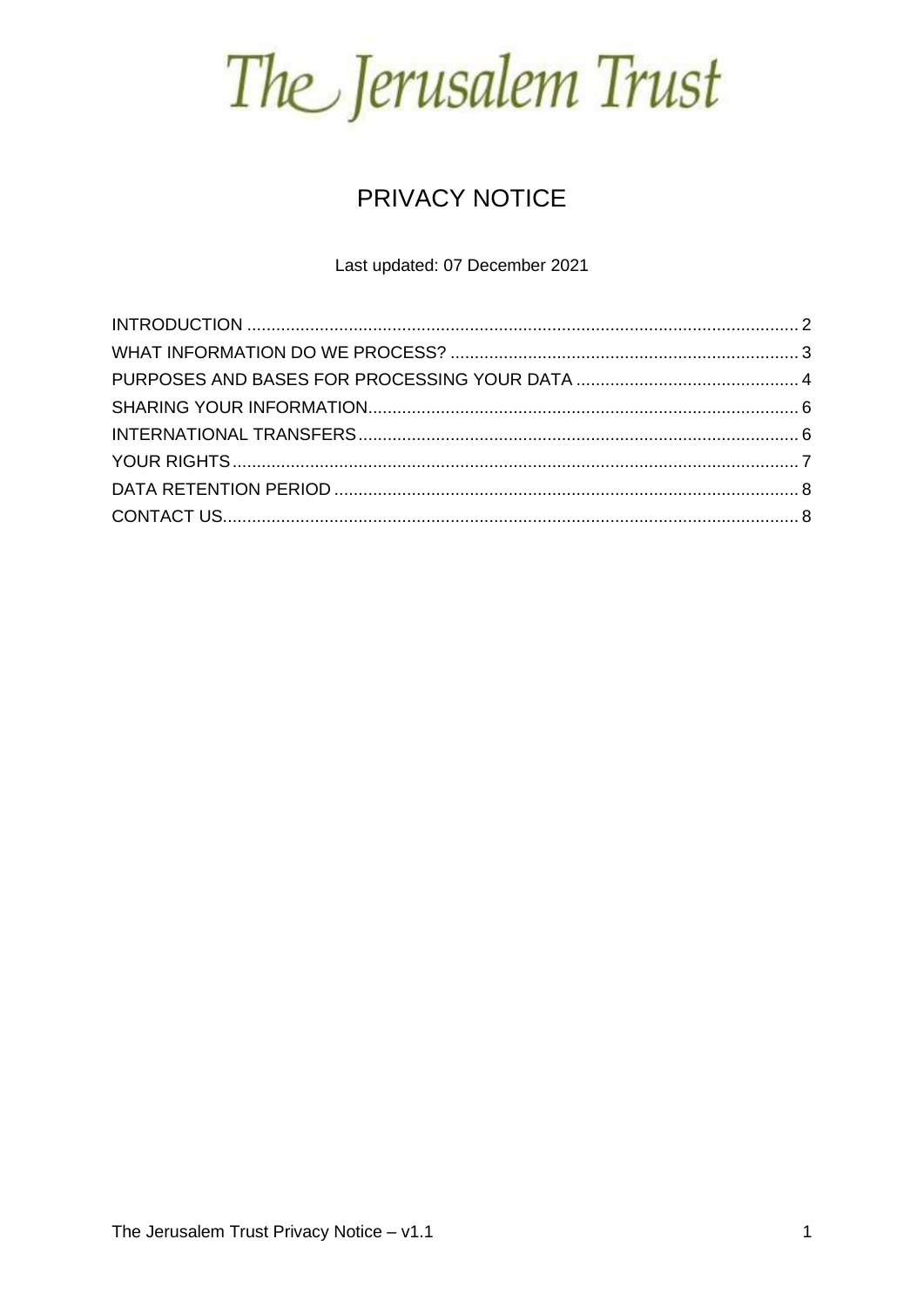The Jerusalem Trust

### PRIVACY NOTICE THE JERUSALEM TRUST

### <span id="page-1-0"></span>INTRODUCTION

The Jerusalem Trust ("we/us/our") is one of 17 different independent, grant-making trusts established by members of five generations of the Sainsbury family.

Jerusalem Trust has funded charitable research initiatives and organisations that operate in many important areas of Christian religion. Our current strategy focuses upon advancing the Christian religion and promote Christian organisations and the charitable purposes and institutions they support and to advance Christian education and learning in the UK and overseas.

We also fund and support media projects that promote Christianity through our media production company, Jerusalem Productions [\(https://Jerusalemproductions.org.uk\)](https://jerusalemproductions.org.uk/).

Jerusalem Trust has developed a framework of grant-making which enables it to make positive change today, tomorrow and in the future. This is done through small grants and funding advice to registered charities, sometimes on multi-year grants to build sustainable organisations, and long-term investments towards advocacy and Christian Evangelism. Most of our funding streams are with charitable organisations known to us, but also by speculative grant applications to the Trust.

We share offices located at The Peak, 5 Wilton Road, London SW1V 1AP with other trusts which are operated by the Sainsbury Family Charitable Trusts.

Keeping your personal information safe is very important to us. We are registered as a data controller with the Information Commissioner's Office. Our registration number is Z6144220. Jerusalem Trust is committed to the protection of your personal data we process in line with the data protection principles set out in the UK General Data Protection Regulation ("UK GDPR") and the Data Protection Act (2018).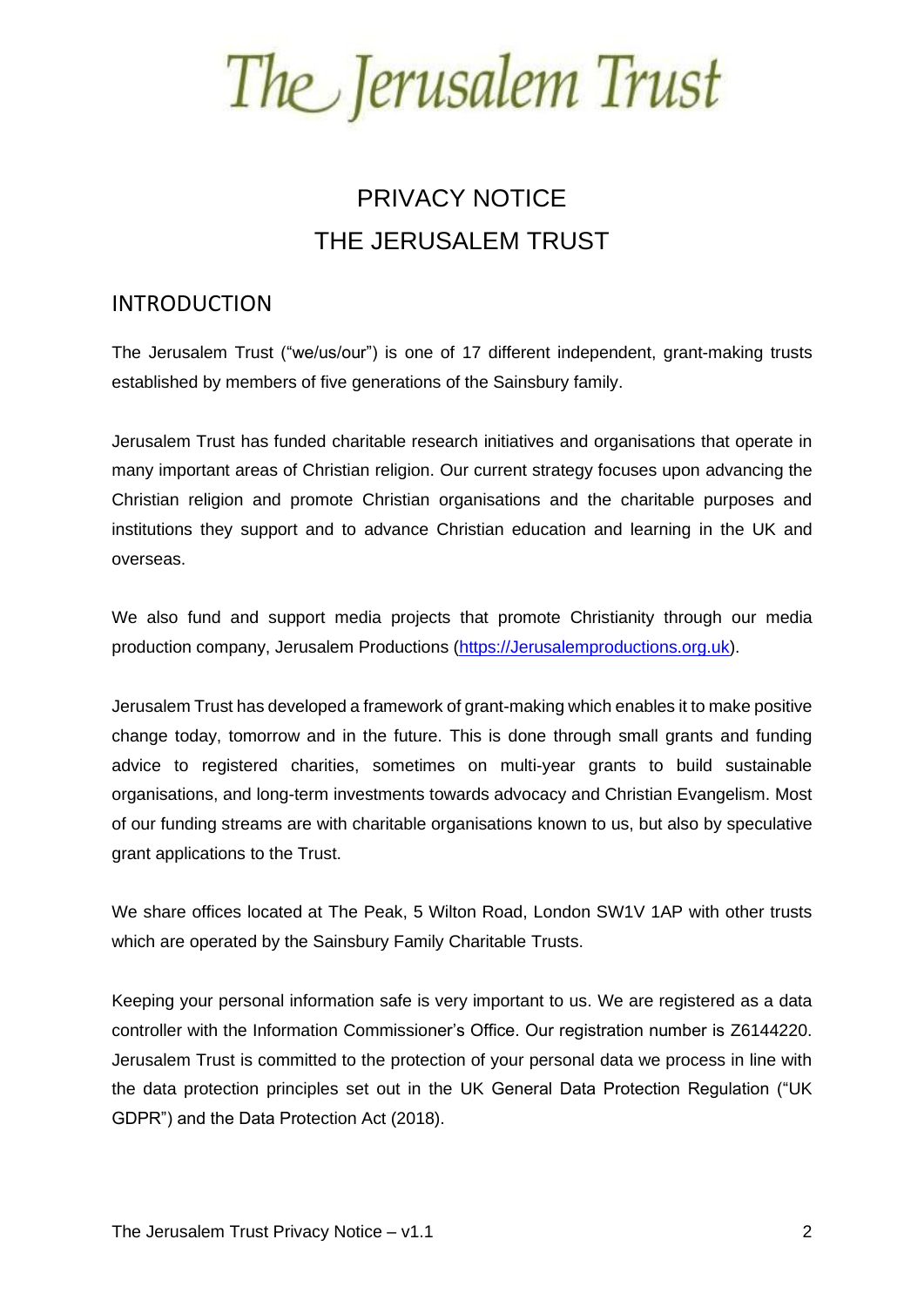We have policies, procedures, and training in place to help our employees understand their data protection responsibilities and our data protection principles.

We have a nominated member of staff who serves as our Data Protection Manager. If you have any questions regarding how we collect, store and process your personal data, please email [dataprotection@sfct.org.uk.](mailto:dataprotection@sfct.org.uk) We have also appointed an independent Data Protection Officer at data protection consultants, Evalian Limited who can be contacted by email at [dpo@evalian.co.uk.](mailto:dpo@evalian.co.uk)

This privacy notice explains what personal data we collect from individuals who visit our offices or contact us by email, phone, or apply for a grant or send us other communications ("you/your").

We place great importance on ensuring the quality, confidentiality, integrity and availability of the data we hold and in meeting our data protection obligations when processing personal data. Jerusalem Trust is committed to protecting the security of your personal data. We use a variety of technical and organisational measures to help protect your personal data from unauthorised access, use or disclosure.

If you have applied for a job with us or another trust or submitted your CV (or similar employment information) to us, we process your personal data as set out in our [privacy notice](https://www.sfct.org.uk/files/SFCT%20Job%20Applicant%20Privacy%20Notice%20-%20v1.1%20-%202021.02.16.pdf)  [for recruitment candidates.](https://www.sfct.org.uk/files/SFCT%20Job%20Applicant%20Privacy%20Notice%20-%20v1.1%20-%202021.02.16.pdf)

We update this privacy notice from time to time in response to changes in applicable laws and regulations, to our processing practices or other services we offer. When changes are made, we will update the date at the top of this document. Please review this privacy notice periodically to check for updates.

#### <span id="page-2-0"></span>WHAT INFORMATION DO WE PROCESS?

#### **Information you provide to us**

We process all information you give us, either through corresponding with us by post, telephone, email or otherwise. This includes information you provide when your register your details with us, apply for a grant, or other service, participate in events, meetings and presentations, or attend social functions linked to our trust.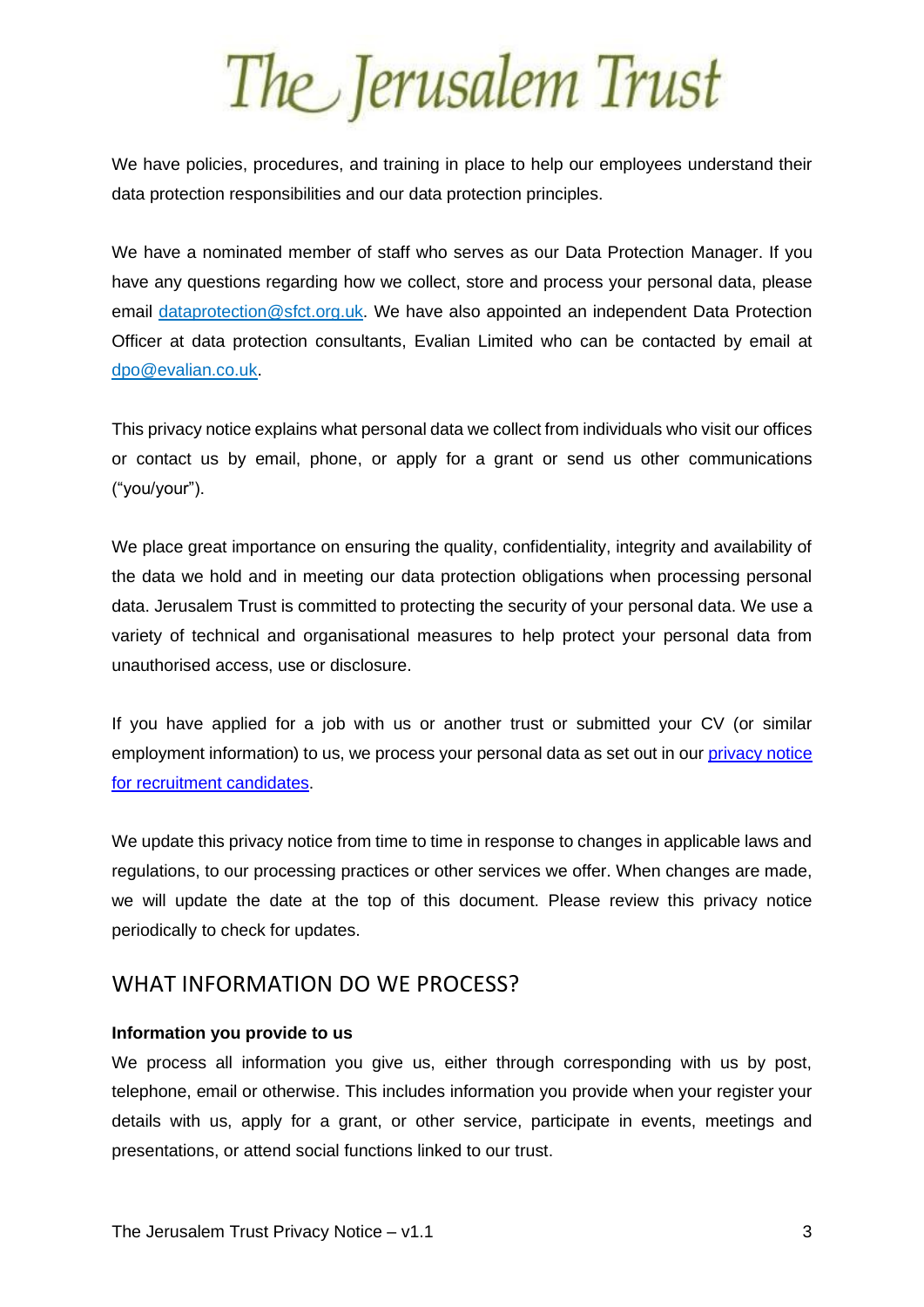The Jerusalem Trust

### **Information processed following an enquiry from you or when you submit a grant application to us**

We process the following information:

- Your name (first and last)
- Organisation name
- Organisation address
- Your job title
- Organisation telephone number
- Organisation email address
- Organisation bank details

We use your name, organisation address, business email address and business phone number to respond to your enquiry and/or process your grant application.

#### **Information we obtain from other sources**

Indirectly, we may record or receive additional details about you from

- Public information sources, such as your organisation's website, FaceBook page, Linked-In page, news articles and public registers, such as The Charity Commission.
- People who think that you may be interested in applying for a grant.
- External sources such as publications and works, external reviewers or advisors when you apply for or are awarded a grant from us.

To ensure the safety of all our visitors, contractors and staff, SFCT and the Landlord's property managers capture and record CCTV images at the main entrances to our office buildings.

### <span id="page-3-0"></span>PURPOSES AND BASES FOR PROCESSING YOUR DATA

We will only use your personal information for the purpose which it was provided to us for and in ways that you would reasonably expect. We may use your data for the following purposes and on the following lawful bases:

| <b>Purpose</b>                           | <b>Lawful Bases for Processing</b>             |
|------------------------------------------|------------------------------------------------|
| Responding to correspondence from you or | It is in our legitimate interest to respond to |
| other type of enquiry.                   | enquiries made by phone, by email, through     |
|                                          | our social channels or any other means.        |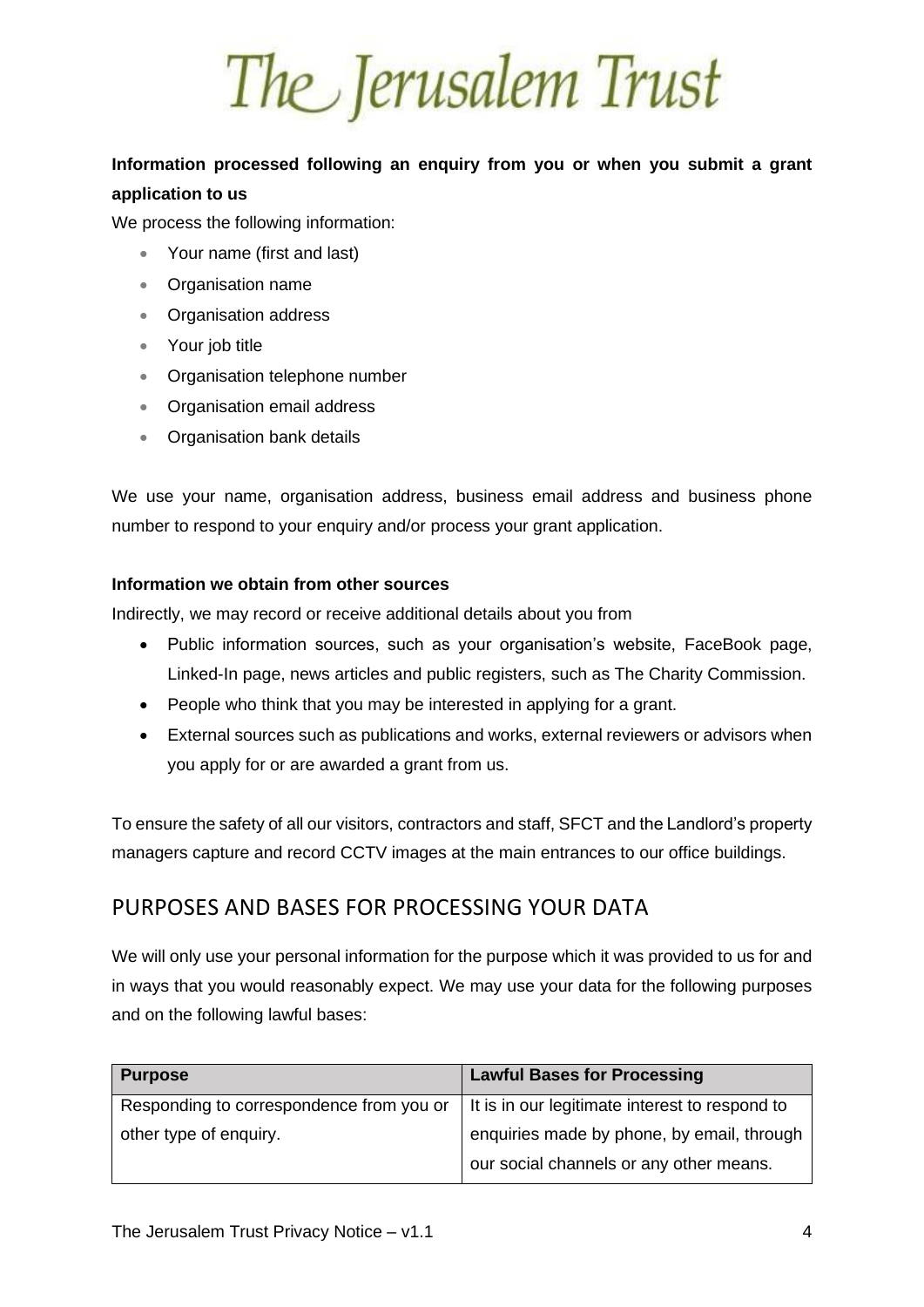| For assessing the suitability of the grant     | When you submit a grant application to us       |
|------------------------------------------------|-------------------------------------------------|
| application.                                   | we are processing it with your consent.         |
| Sending you information such as research       | When you agree to be contacted for              |
| reports, insights and other news about the     | general information about our work, we will     |
| Jerusalem Trust and information which may      | rely on your consent, which may be              |
| be of interest.                                | withdrawn at any time by emailing               |
|                                                | dataprotection@sfct.org.uk.                     |
| To manage the grant award process and in       | This is necessary for the performance of the    |
| the fulfilment of our obligations, as set out  | grant award or other agreement we have          |
| in our grant awards, or other agreements.      | entered with you.                               |
|                                                |                                                 |
| For charitable trust management,               | It is our legitimate interest to identify areas |
| forecasting and statistical purposes.          | for improving charitable relationships,         |
|                                                | developing new award opportunities and          |
|                                                | managing the charitable trust.                  |
|                                                |                                                 |
| Processing relevant personal information       | It is our legal obligation to comply with       |
| about trustees and committee members of        | governance requirements of the Charities        |
| the grant recipients / award beneficiaries for | Act 2011, Charities (Protection and Social      |
| governance purposes.                           | Investment) Act 2016, the Trustees Acts         |
|                                                | 1925, 2000.                                     |
| Publicising the positive impact of the trust   | Publication of your details, including          |
| by publishing case studies.                    | photographs and recordings in our case          |
|                                                | studies is with your consent which can be       |
|                                                | withdrawn at any time.                          |
| Publishing our annual reports, which may       | Publication of your details in our case         |
| contain grant award case studies.              | studies is with your consent which can be       |
|                                                | withdrawn at any time.                          |
| Invitation and attendance at our events.       | It is our legitimate interest to publicise and  |
|                                                | celebrate the work of the trust by holding      |
|                                                | charitable events.                              |
|                                                |                                                 |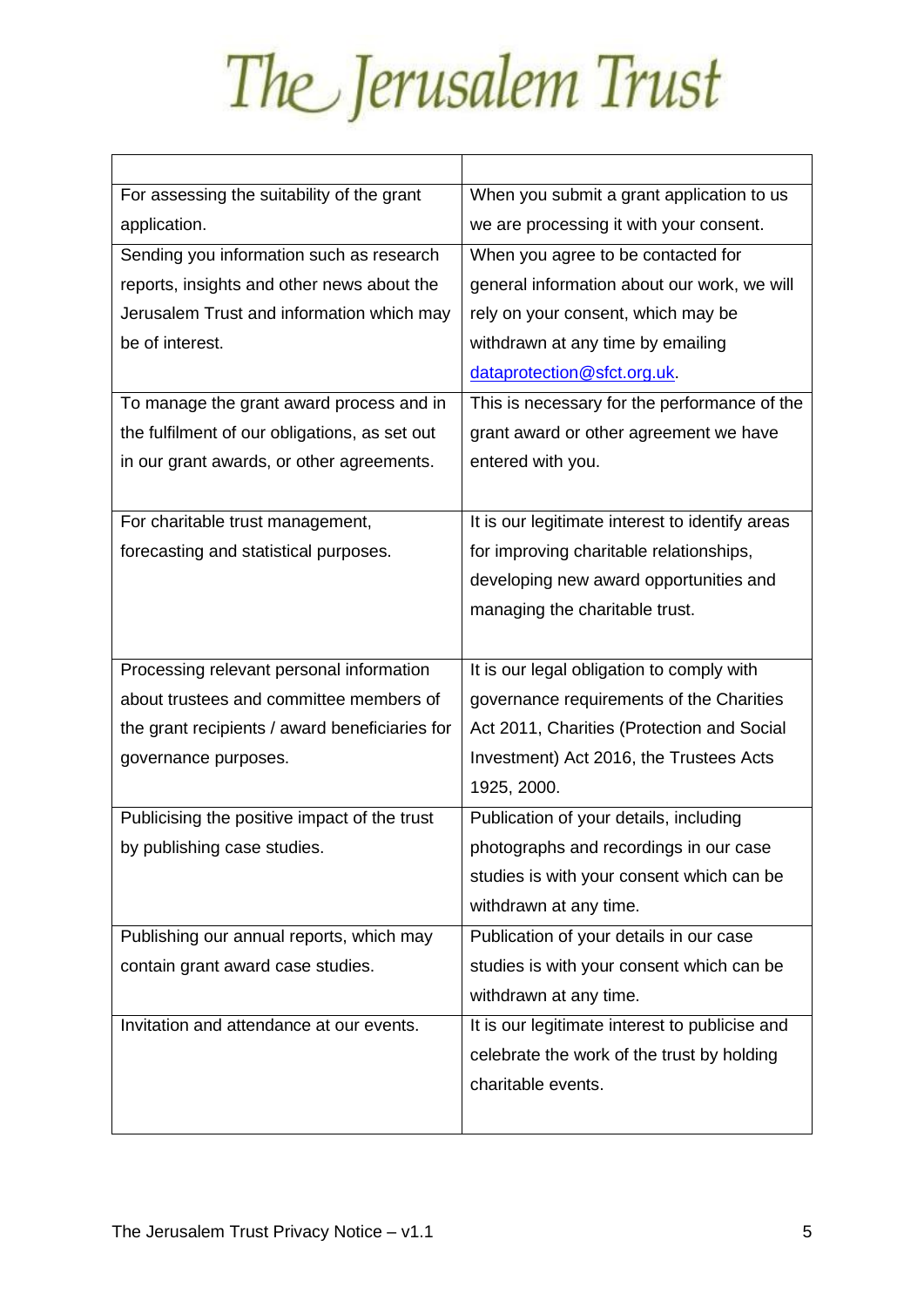| If you attend the event we will collect and |
|---------------------------------------------|
| use your dietary information with your      |
| consent.                                    |
|                                             |
| If you attend the event we may collect and  |
| use photographs and recordings with your    |
| consent.                                    |
|                                             |

### <span id="page-5-0"></span>SHARING YOUR INFORMATION

We will not sell or exchange your personal information. We will only share your personal information where we are required to fulfil our grant award agreement with you, or legitimate interest, where we have your consent, or we are required to do so by law. Jerusalem Trust works closely with other Sainsbury family charitable trusts and may share personal details with the other trustees, trust staff, but only if it helps support your needs.

We may share your personal information with third party organisations who will process it on our behalf. This is strictly governed by data processing terms which confirms that the personal information we provide will only be used for the purposes we specify and will be processed in line with data protection legislation.

Other third parties we may share your personal data with include:

- Public bodies such as the UK Charity Commission, Inland Revenue, or the police. The legal basis in these cases is compliance with our legal obligations.
- In case of an emergency we may also share your information with the relevant public health and emergency services and contact your next of kin. The legal basis for processing in such cases is to protect your vital interests.

We are committed to transparency and publish a report annually about the trust's activities.

### <span id="page-5-1"></span>INTERNATIONAL TRANSFERS

Jerusalem Trust operates primarily in the UK, but may, indirectly, support charitable organisations that operate in Africa, primarily Sub-Saharan Africa. All grant application processing and award administration takes place in the UK.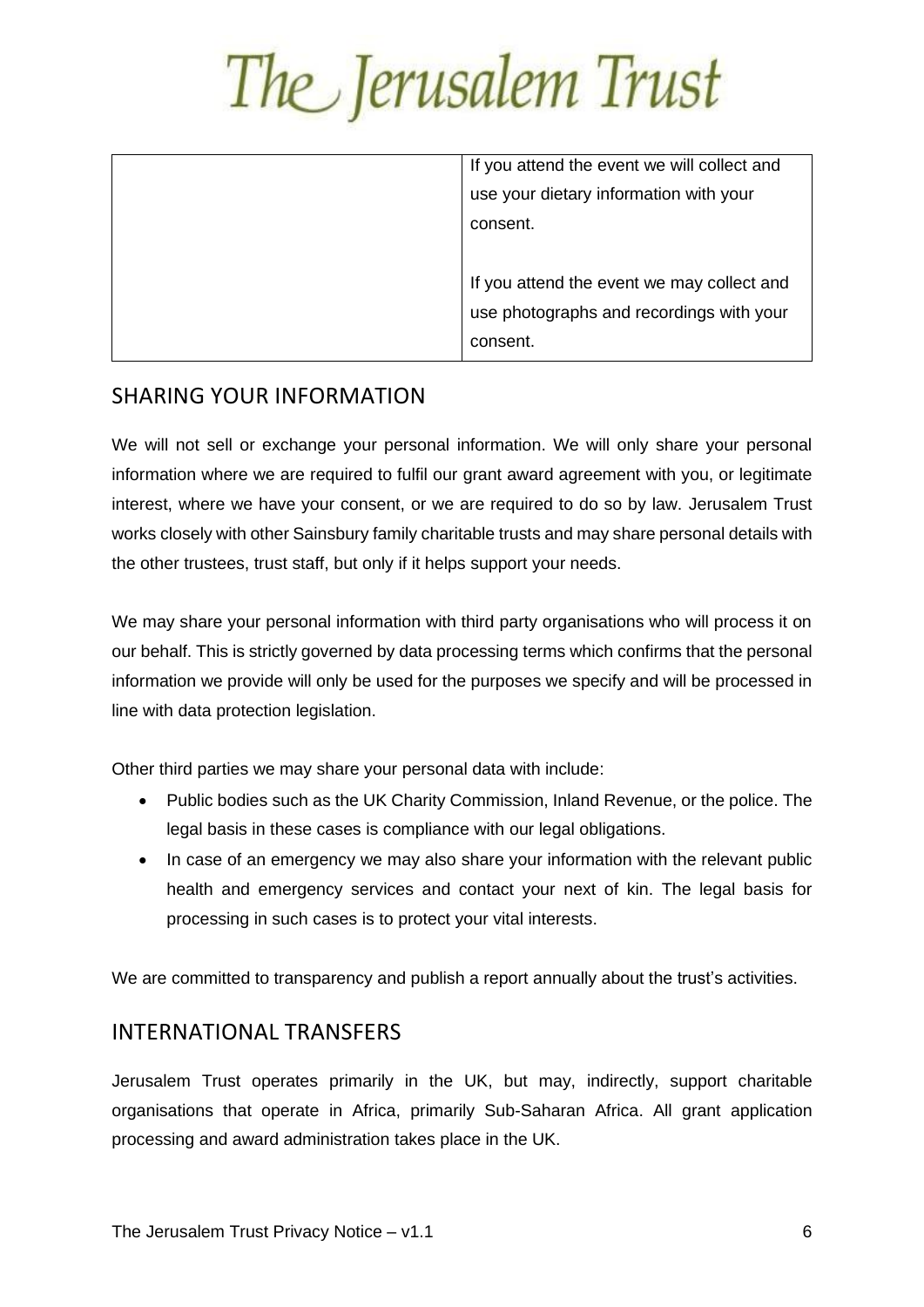The Jerusalem Trust

Jerusalem Trust works with several advisors and suppliers and it is possible that we will share your data with other third-party suppliers that process your data in countries outside the UK where the data protection laws are not equivalent to those within the UK. Where this applies, we do so, either on the basis of an 'adequacy decision' or using Standard Contractual Clauses approved by the European Commission and recognised by the UK which contractually oblige companies in those countries to the standard expected within the UK. More information about these is available [here.](http://eur-lex.europa.eu/legal-content/en/TXT/?uri=CELEX:32010D0087)

### <span id="page-6-0"></span>YOUR RIGHTS

The UK GDPR provides you with certain rights in relation to the processing of your personal data, including to:

- Request access to personal data about you (commonly known as a "data subject access request"). This enables you to receive a copy of the personal data we hold about you, and to check that we are lawfully processing it.
- Request rectification, correction, or updating to any of the personal data that we hold about you. This enables you to have any incomplete or inaccurate information we hold about you corrected.
- Request personal data provided by you to be transferred in machine-readable format ("data portability").
- Request erasure of personal data. This enables you to ask us to delete or remove personal data where there is no good reason for us continuing to process it. You also have the right to ask us to delete or remove personal data where you have exercised your right to object to processing (see below).
- Request the restriction of processing of your personal data. This enables you to ask us to suspend the processing of personal data about you (e.g. if you want us to establish its accuracy or the reason for processing it).
- Object to the processing of your personal data in certain circumstances. This right may apply where the processing of your personal data is based on the legitimate interests of Jerusalem Trust.

These rights are not absolute and are subject to various conditions under applicable data protection and privacy legislation and the laws and regulations to which we are subject.